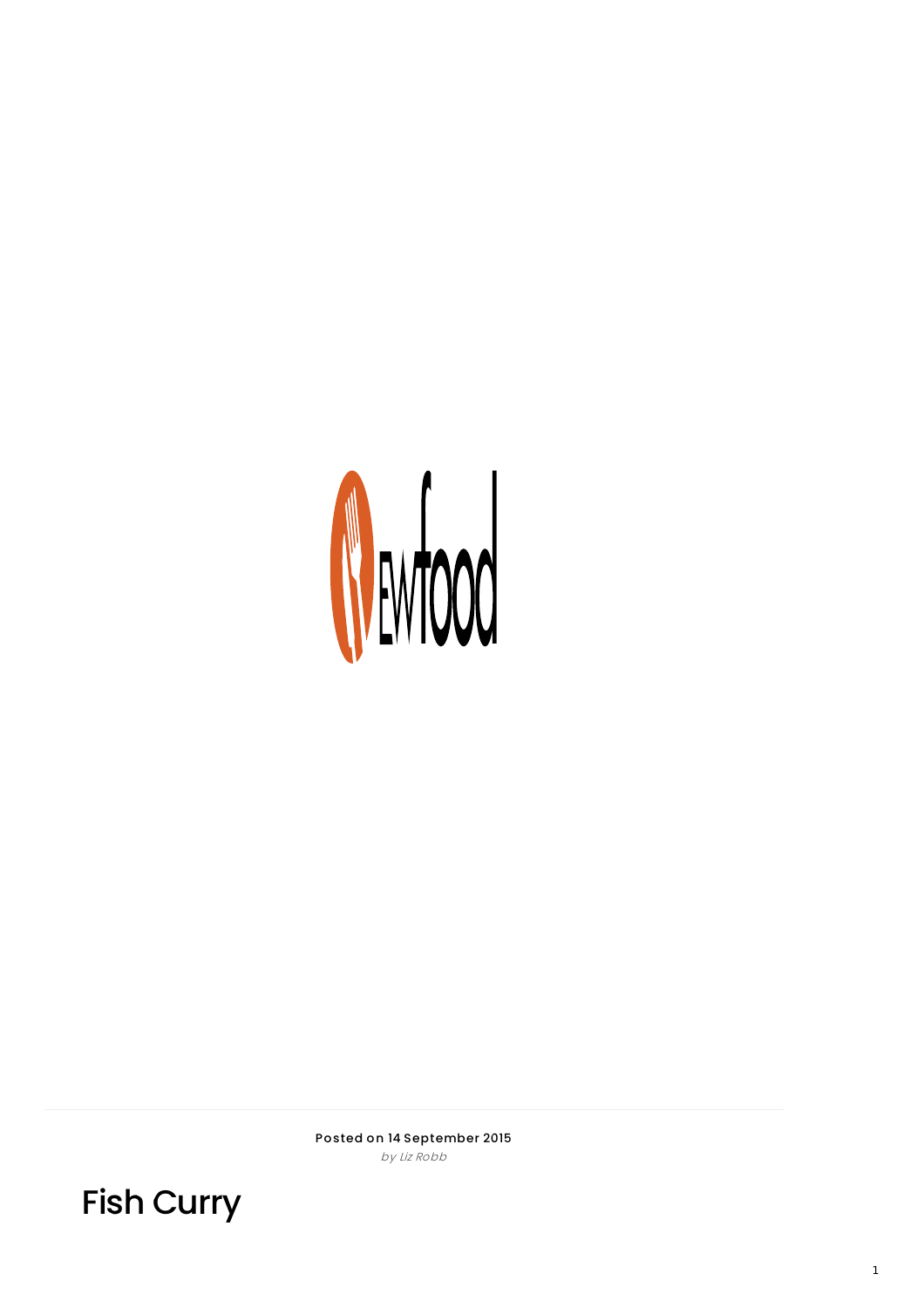

## Ingredients

2 heaped teaspoons of medium curry powder

1 heaped teaspoon of garam masala 2 tablespoons of sunflower oil 1 onion 400g tin of chopped tomatoes 450ml chicken stock 1 fat clove of garlic A small piece of fresh ginger 2 cod fillets, 350-400g each Half a small cauliflower 3 medium sized carrots 2 medium sized potatoes 2 small parsnips 1 large red pepper Salt and freshly milled black pepper A quarter teaspoon of chilli powder 1 teaspoon of sugar 200g chestnut mushrooms

## Preparation

1 1.

- 2 First prepare the vegetables. Peel and chop the onion finely, peel and crush the garlic. Peel and grate the ginger. Cut the cauliflower into small florets then peel and chop the carrots, potatoes and parsnips into bite sized pieces. Deseed and chop the pepper then wipe and halve the mushrooms, or quarter large ones.
- 3 2. Blend the curry powder and garam masala powder together with a little cold water to form a smooth paste. Heat a little of the oil in a large heavy based pan and cook the paste over a medium heat for a minute or two then remove it and set it aside.
- 4 3. In the same pan, heat the rest of the oil and sauté the onion gently for 5 minutes, or until it has softened, then add the garlic and ginger and cook for a further 2 minutes. Stir in the curry paste, add the carrots, potatoes, cauliflower and parsnip and stir them together well. Add the chopped tomatoes, the hot chicken stock, season well with salt and black pepper and add the chilli powder and sugar. Bring to a simmer and cook, stirring occasionally, for about 20 minutes. Add the mushrooms and cook for a further 10 minutes or until the vegetables are just tender.
- 5 4. Meanwhile, prepare the fish. Remove the skin from the cod fillets and check that there are no bones, then cut them into bite sized pieces. Add to the pan when the vegetables are tender and cook for a further 10 minutes, or until the fish is cooked through.
- 6 Serve with rice or naan bread and mango chutney.

## Cooks Note